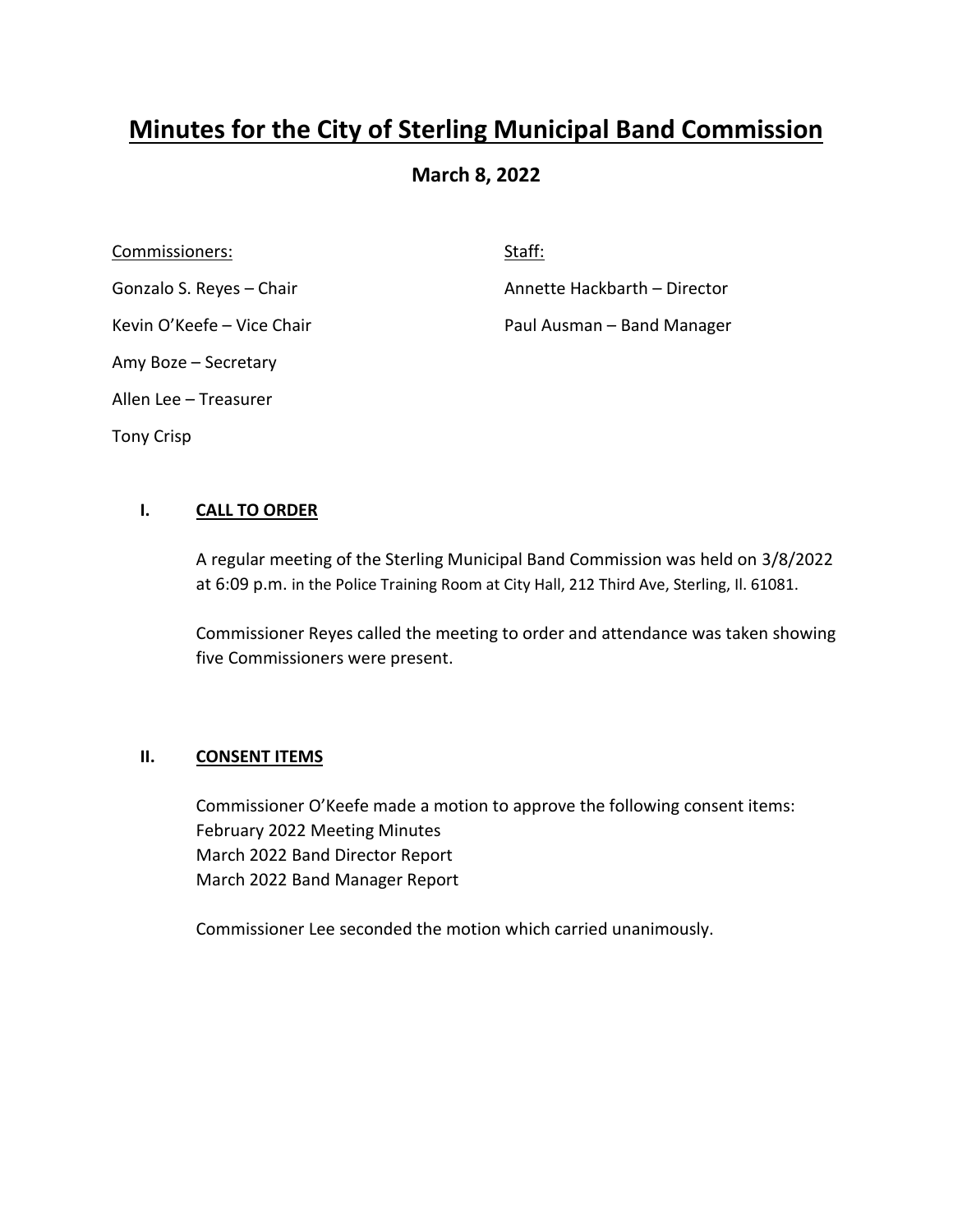#### **III. FINANCIAL REPORT**

Commissioner Lee presented the Financial Report showing:

|                                | <b>Budget</b> | Actual       |
|--------------------------------|---------------|--------------|
| Personnel:                     | \$61,000      | \$50,535.00  |
| <b>Materials and Services:</b> | \$39,038      | \$32,783.32  |
| Capital Expenses:              | \$9,050       | \$5,365.54   |
| Revenue:                       | \$91,294.00   | \$104,132.50 |

Commissioner Lee gave the financial report as shown above and stated that the working balance for the rest of the fiscal year would be around \$15,448. Donations continue to come in.

Commissioner O'Keefe made a motion to receive the report. It was seconded by Commissioner Crisp and carried unanimously.

#### **IV. COMMENTS FROM THE PUBLIC**

No requests were made by members of the public for comment.

#### **V. OLD BUSINESS**

Director Hackbarth reported that all the music ordered was in for the Spring Concert. Mr. Cordingley's picture and bio are also in, and she will get flyers and Facebook posts started. The Saxophone choir Mr. Cordingley is bringing with him will only be at the clinic, which will be at 1:00 on 4/26/2022 at Centennial Auditorium.

Director Hackbarth has had contact with the final two guest conductors for the summer season. Once she finalizes their dates, she all of the other special event dates will fall in place. She will then get the information to Commissioner Reyes to begin scheduling pre-concert entertainment. Commissioner Boze requested that we utilize the Carreta for the Saturday Night Concert Series. Assignments will be included with the rest of the Music Under the Stars dates.

Commissioner Lee contacted Janna Groharing, and Cindy Von Holton from the City, to ask about using QR codes for donations. Ms. Groharing said that it would be no problem to set up and use in print and online publications. Ms. Von Holton said that she will be able to look into setting up a special account for the donations to go directly into. Commissioner Lee reported that everything should be ready to go by the next meeting.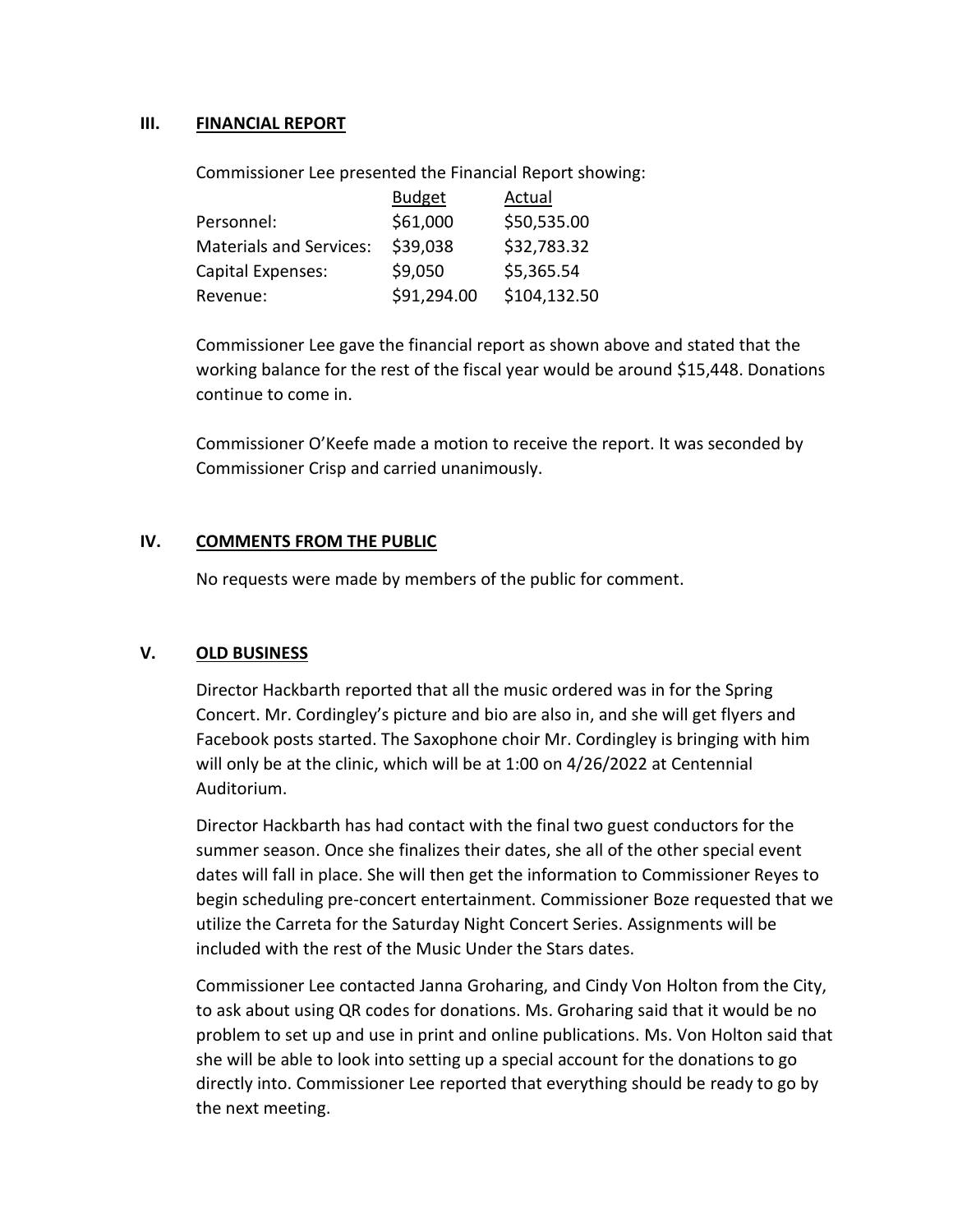Commissioner Lee inquired into investing part of our reserves. Ms. Von Holton said we could, but that right now we would be best to leave the money sit where it is at, but we could revisit the topic at a later date.

Commissioner O'Keefe made a motion to approve the Vision and Mission statements as presented. It was seconded by Commissioner Crisp and carried unanimously. Band Manager Ausman will get the updated versions to Teri Sathoff at the City to put on the Band's web page. We will also include the vision statement in our programs as well as musician folders.

#### **VI. NEW BUSINESS**

Commissioner O'Keefe made a motion to approve \$2,092.00 on invoice #15267 from Sterling Commercial Roofing to repair the wind damage at Grandon Civic Center. It was seconded by Commissioner Boze and carried unanimously. Brad Schrader from Public Works is waiting on an estimate from Sterling Commercial Roofing to replace the existing roof. It is 30 years old and has separated from the structure. (This is what allowed for the wind damage.)

#### **VII. MISCELLANEOUS**

Commissioner Reyes reminded everyone of upcoming event dates for the Commission: nominations for the election of officers will occur in May, and the Annual meeting will be on June 20.

#### **VIII. ADJOURNMENT**

Commissioner O'Keefe made a motion to adjourn the meeting. Commissioner Crisp seconded the motion which carried unanimously and the meeting was adjourned at 7:20 p.m.